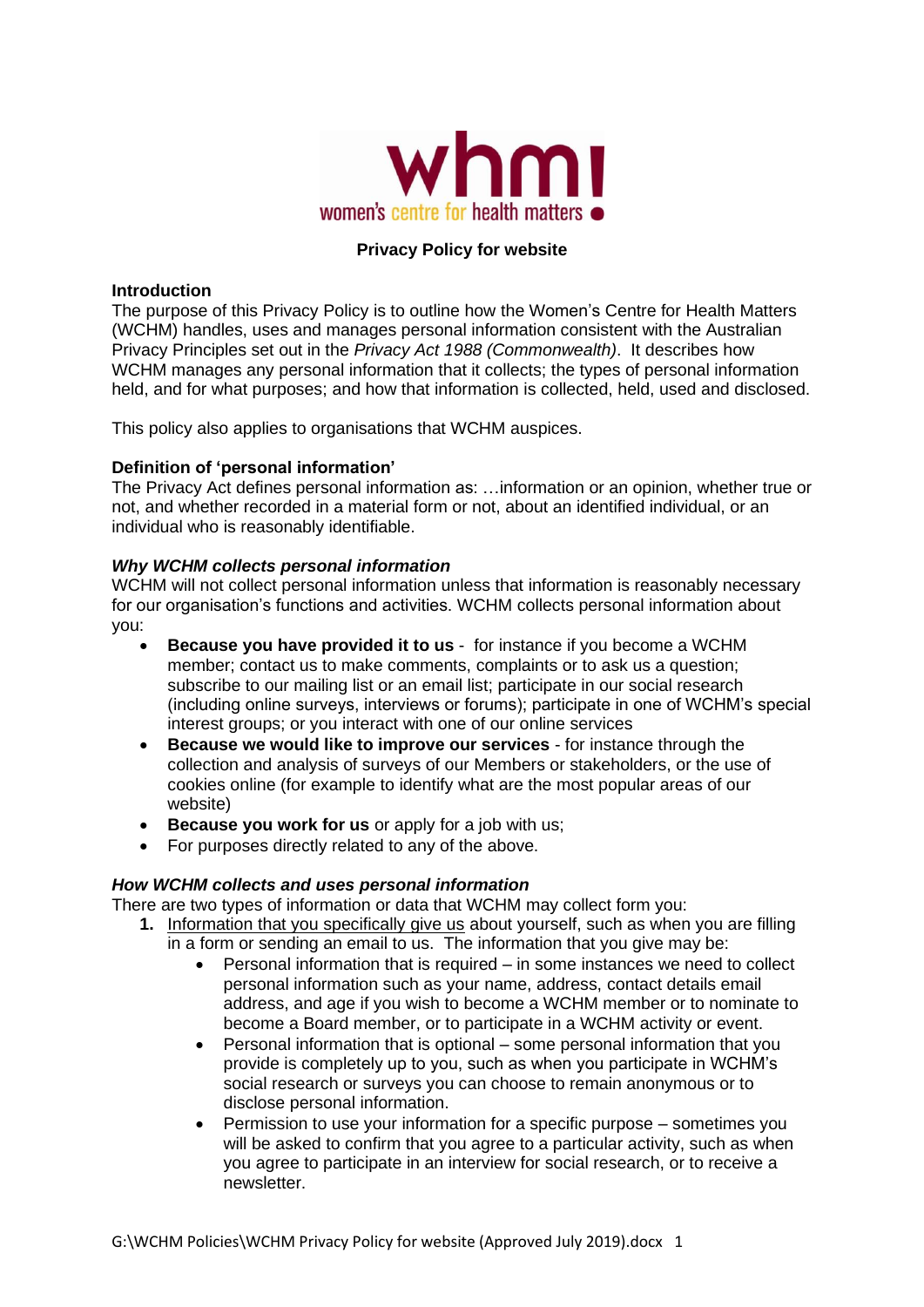- Personal information that may link to you from requests you make for example we may store records of information such as the comments you make to us through the 'Contact us' page on our website.
- **2.** Data we collect that tracks your activity WCHM may automatically gather information to monitor the use of our website and Facebook sites like the numbers and frequency of visitors, and the pages you view or the links that you click on. This information helps us to report on the use of WCHM's website and Facebook sites, and to improve these by learning what is being used or not used. This data is usually collected using 'cookies' which are small files that are stored on your browser (a cookie does not identify you personally but it does identify your computer.). You can set your browser to notify you when you receive a cookie and this will provide you with an opportunity to either accept or reject it in each instance.
- **3.** Data to prevent illegal activities for example we screen for undesirable or abusive activity in our email system through an automated spam filtering system and automated virus scanning of attachments.

### *How WCHM holds personal information*

WCHM will use all endeavours to ensure that the information we have about you is protected from misuse, loss, and unauthorised access, modification or disclosure, other than in accordance with the *Privacy Act 1988 (Commonwealth)*.

Your personal information may be stored either in hard copy or electronic form in our files/and or IT systems. We keep this information in accordance with the WCHM Record Management Policy which details how and for how long WCHM is required to maintain such records under some laws.

Personal information can only be accessed by WCHM in the performance of their duties. Some of the ways that WCHM ensures the security of your information is through confidentiality requirements for our employees; storage of personal information in lockable cabinets; security measures for systems access; access control for our premises; the storage of electronic information on a 'password protected' computer system; and procedures that are in place which require shredding or disposal in a locked document 'security bin' for personal information.

#### *How WCHM may disclose personal information*

WCHM treats all information collected as private information, and we only use personal information for the primary purpose/s for which it was provided and which we advise you of at the time of collection of the information. WCHM will only disclose personal information where it is required or authorised by Australian law or where an individual's consent has been given.

WCHM does not sell information to anyone and we do not use or disclose personal information about you for direct marketing purposes.

In order to manage and improve our services we may at times use external service providers. A number of these are located outside Australia, and therefore the data may be processed outside Australia. For example we use *Google analytics* to track visits to our website, or *Survey Monkey* to collect survey responses.

#### *How WCHM keeps your personal information up to date*

WCHM takes reasonable steps to ensure your personal information is accurate, complete and up to date whenever we collect or use it. If you think any of the personal information we hold about you is inaccurate, incomplete or out of date, please contact us and we will take reasonable steps to correct the information.